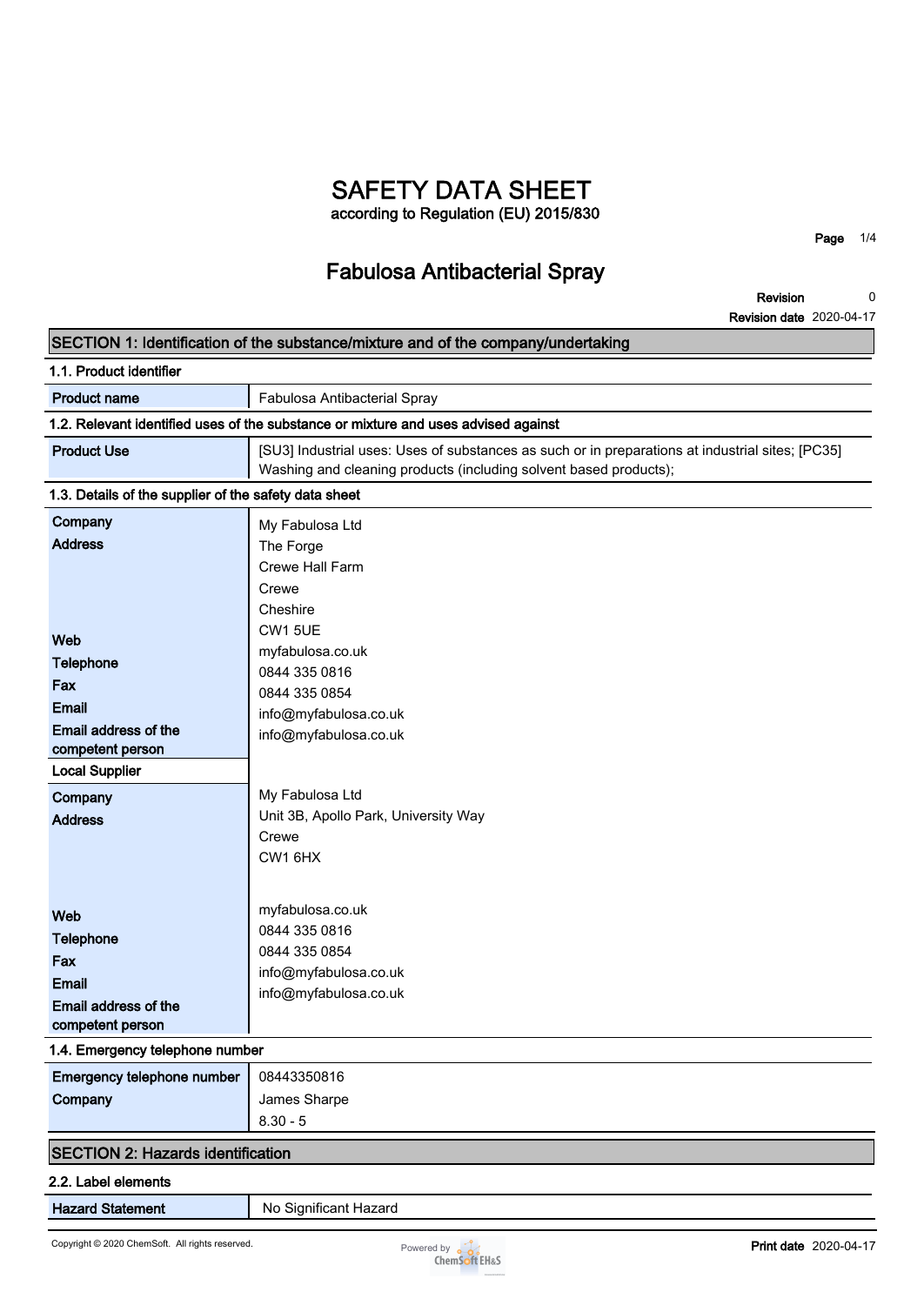#### **Revision 0**

**Revision date 2020-04-17**

### **SECTION 3: Composition/information on ingredients**

### **3.2. Mixtures**

### **EC 1272/2008**

|              |                             |           |                                                          |                    | Revision                                                                                                                                          |                                                                          |
|--------------|-----------------------------|-----------|----------------------------------------------------------|--------------------|---------------------------------------------------------------------------------------------------------------------------------------------------|--------------------------------------------------------------------------|
|              |                             |           |                                                          |                    | <b>Revision date 2020-04-17</b>                                                                                                                   |                                                                          |
|              |                             |           |                                                          |                    |                                                                                                                                                   |                                                                          |
|              |                             |           |                                                          |                    |                                                                                                                                                   |                                                                          |
|              |                             |           |                                                          |                    |                                                                                                                                                   |                                                                          |
|              |                             |           |                                                          |                    |                                                                                                                                                   |                                                                          |
| Index No.    | CAS No.                     | EC No.    | <b>REACH Registration</b><br><b>Number</b>               | Conc.<br>$(\%w/w)$ | <b>Classification</b>                                                                                                                             |                                                                          |
| 603-001-00-X | $67 - 56 - 1$<br>68424-85-1 | 200-659-6 |                                                          |                    | Tox. 3: H331; Acute Tox. 3:<br>H311; Acute Tox. 3: H301;<br>STOT SE 1: H370;<br>Tox. 4: H302; Skin Corr. 1A:<br>H314; Aquatic Chronic 1:<br>H410; |                                                                          |
|              |                             |           | <b>SECTION 3: Composition/information on ingredients</b> |                    |                                                                                                                                                   | 0.5 - 1% Flam. Lig. 2: H225; Acute<br>0 - 0.5% Met. Corr. 1: H290; Acute |

### **SECTION 4: First aid measures**

### **4.1. Description of first aid measures**

| Inhalation          | Irritating to respiratory system. Inhalation may cause coughing, tightness of the chest and irritation<br>of the respiratory system. Move the exposed person to fresh air. Seek medical attention. |
|---------------------|----------------------------------------------------------------------------------------------------------------------------------------------------------------------------------------------------|
| Eye contact         | Irritating to eyes. Rinse immediately with plenty of water for 15 minutes holding the eyelids open.<br>Seek medical attention if irritation or symptoms persist.                                   |
| <b>Skin contact</b> | Irritating to skin. Wash off immediately with plenty of soap and water. Remove contaminated<br>clothing. Seek medical attention if irritation or symptoms persist.                                 |
| Ingestion           | Ingestion may cause nausea and vomiting. Seek medical attention if irritation or symptoms persist.<br>DO NOT INDUCE VOMITING.                                                                      |

### **SECTION 5: Firefighting measures**

#### **5.1. Extinguishing media**

|                                                            | Carbon oxides.                                          |
|------------------------------------------------------------|---------------------------------------------------------|
| 5.2. Special hazards arising from the substance or mixture |                                                         |
|                                                            | Burning produces irritating, toxic and obnoxious fumes. |
| 5.3. Advice for firefighters                               |                                                         |
|                                                            | Wear suitable respiratory equipment when necessary.     |

### **SECTION 6: Accidental release measures**

### **6.1. Personal precautions, protective equipment and emergency procedures**

**Ensure adequate ventilation of the working area. Wear suitable protective equipment.**

### **6.2. Environmental precautions**

**Do not allow product to enter drains. Prevent further spillage if safe.**

### **6.3. Methods and material for containment and cleaning up**

**Absorb with inert, absorbent material. Sweep up. Transfer to suitable, labelled containers for disposal. Clean spillage area thoroughly with plenty of water.**

### **SECTION 7: Handling and storage**

### **7.1. Precautions for safe handling**

**Avoid contact with eyes and skin. Ensure adequate ventilation of the working area. Adopt best Manual Handling considerations when handling, carrying and dispensing.**

### **7.2. Conditions for safe storage, including any incompatibilities**

**Keep in a cool, dry, well ventilated area. Keep containers tightly closed. Store in correctly labelled containers.**

### **SECTION 8: Exposure controls/personal protection**

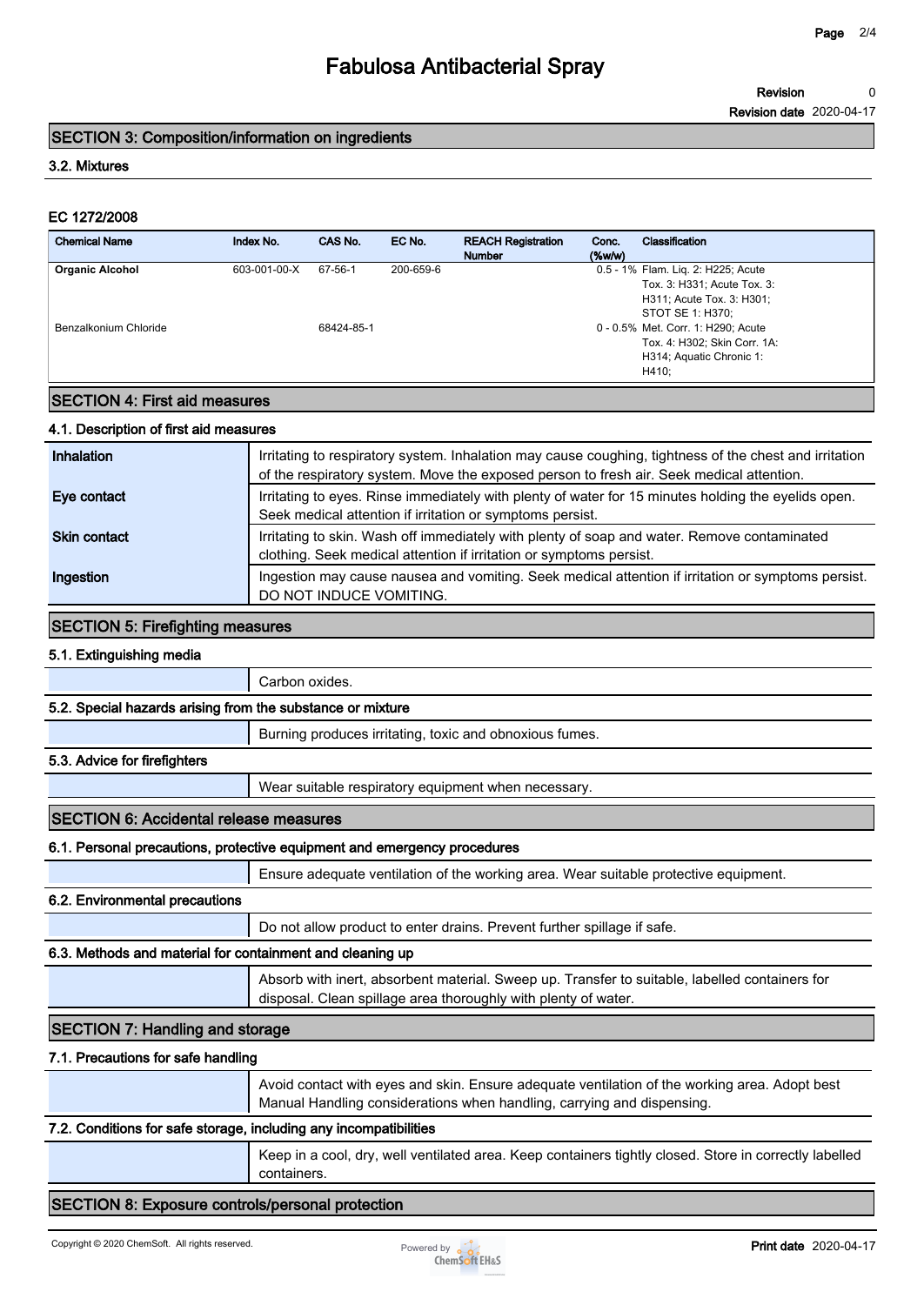## **Fabulosa Antibacterial Spray**

### **8.1. Control parameters**

| 8.1.1. Exposure Limit Values |                            |                                  |
|------------------------------|----------------------------|----------------------------------|
| <b>Organic Alcohol</b>       | WEL 8-hr limit ppm: 200    | <b>WEL 8-hr limit mg/m3: 266</b> |
|                              | WEL 15 min limit ppm: 250  | WEL 15 min limit mg/m3: 333      |
|                              | WEL 8-hr limit mg/m3 total | WEL 15 min limit mg/m3 total     |
|                              | inhalable dust:            | inhalable dust:                  |
|                              | WEL 8-hr limit mg/m3 total | WEL 15 min limit mg/m3 total     |
|                              | respirable dust:           | respirable dust:                 |

|  | 8.2. Exposure controls |  |  |  |
|--|------------------------|--|--|--|
|--|------------------------|--|--|--|

| 8.2.1. Appropriate engineering<br>controls | Ensure adequate ventilation of the working area. |
|--------------------------------------------|--------------------------------------------------|
| 8.2.2. Individual protection               | Wear chemical protective clothing.               |
| measures                                   |                                                  |
| Eye / face protection                      | Approved safety goggles.                         |
| Skin protection -                          | Chemical resistant gloves (PVC).                 |
| Handprotection                             |                                                  |
| <b>Respiratory protection</b>              | Wear: Suitable respiratory equipment.            |

### **SECTION 9: Physical and chemical properties**

### **9.1. Information on basic physical and chemical properties**

| Appearance   Liquid                  |                                                       |
|--------------------------------------|-------------------------------------------------------|
| Colour Violet                        |                                                       |
|                                      | Odour Characteristic                                  |
|                                      | <b>Relative density</b> 0.99 - 1.01 (H2O = 1 @ 20 °C) |
|                                      | Solubility Soluble in water                           |
| SECTION 10: Stability and reactivity |                                                       |

### **SECTION 10: Stability and reactivity**

### **10.2. Chemical stability**

**Stable under normal conditions.**

### **SECTION 11: Toxicological information**

### **11.1.4. Toxicological Information**

**No data available**

### **SECTION 12: Ecological information**

**12.1. Toxicity**

**No data available**

### **SECTION 13: Disposal considerations**

#### **General information**

**Dispose of in compliance with all local and national regulations.**

### **SECTION 14: Transport information**

### **14.1. UN number**

|--|

### **14.2. UN proper shipping name**

**The product is not classified as dangerous for carriage.**

### **14.3. Transport hazard class(es)**